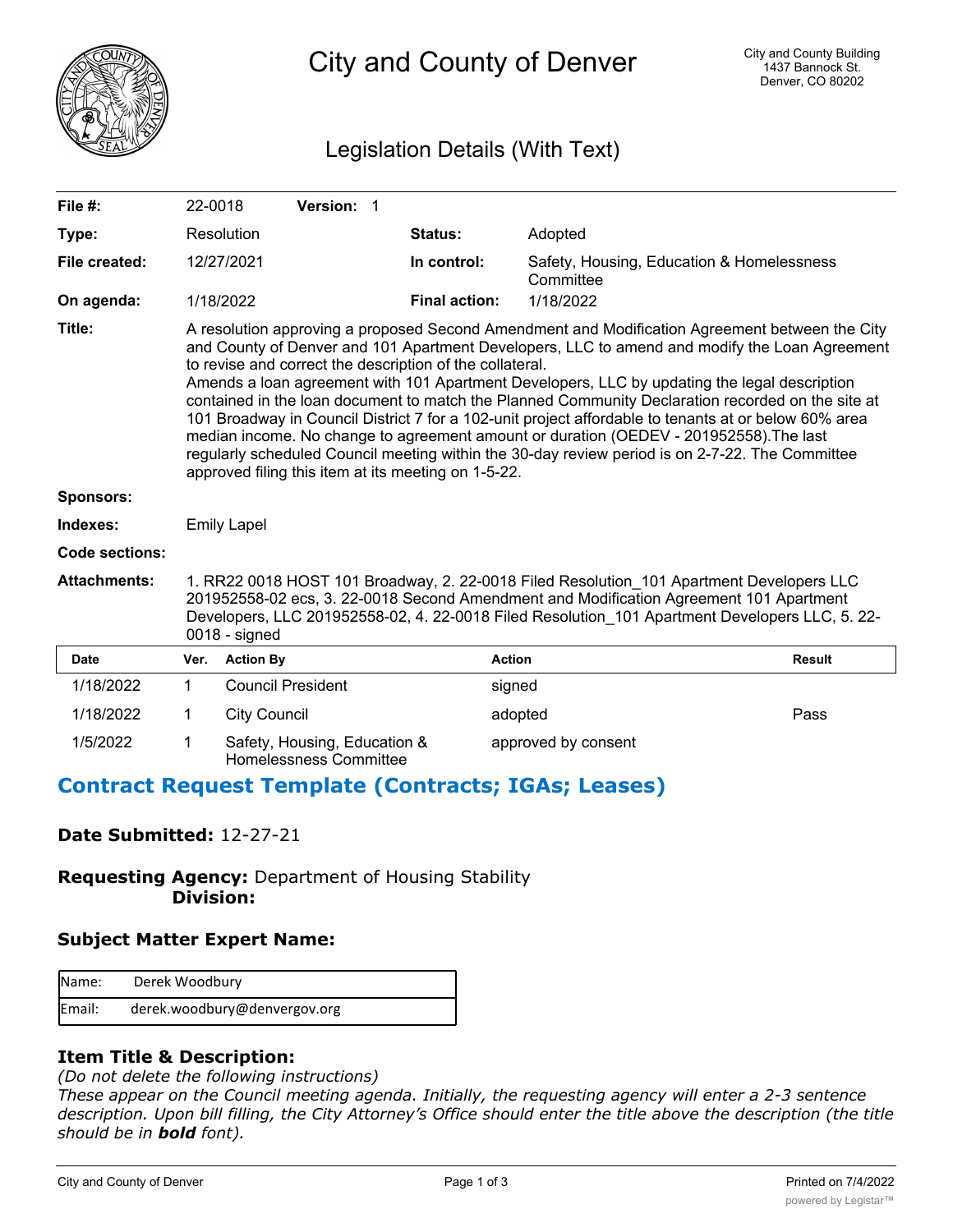*Both the title and description must be entered between the red "title" and "body" below. Do not at any time delete the red "title" or "body" markers from this template.*

# **A resolution approving a proposed Second Amendment and Modification Agreement between the City and County of Denver and 101 Apartment Developers, LLC to amend and modify the Loan Agreement to revise and correct the description of the collateral.** Amends a loan agreement with 101 Apartment Developers, LLC by updating the legal description contained in the loan document to match the Planned Community Declaration recorded on the site at 101 Broadway in Council District 7 for a 102-unit project affordable to tenants at or below 60% area median income. No change to agreement amount or duration (OEDEV - 201952558).The last regularly scheduled Council meeting within the 30-day review period is on 2-7-22. The Committee approved filing this item at its meeting on 1-5-22.

## **Affected Council District(s) or citywide?** Council District 7

## **Contract Control Number:** OEDEV - 201952558

#### **Vendor/Contractor Name (including any "DBA"):** 101 Apartment Developers LLC

#### **Type and Scope of services to be performed:**

#### **Executive Summary**

- 1. Change the legal description of our loan security as it is described in our loan documents.
	- · The existing legal description contained in our loan documents is shown below:

PARCEL 1:

THAT PART OF LOTS 4 TO 6, BLOCK 13, BROADWAY TERRACE, DESCRIBED AS FOLLOWS: BEGINNING AT THE NORTHEAST CORNER OF SAID LOT 4, THENCE WEST ALONG THE NORTH LINE OF SAID LOT 4, A DISTANCE OF 92 FEET TO A POINT; THENCE SOUTH ACROSS SAID LOTS 4 TO 6 TO A POINT ON THE NORTH LINE OF WEST FIRST AVENUE; THENCE EAST ALONG SAID NORTH LINE A DISTANCE OF 46 FEET; THENCE NORTH A DISTANCE OF 120 FEET; THENCE EAST A DISTANCE OF 46 FEET TO A POINT ON THE WEST LINE OF ALLEY IN SAID BLOCK 13; THENCE NORTH ALONG SAID WEST LINE OF ALLEY TO THE POINT OF BEGINNING; EXCEPT THAT PORTION THEREOF DESCRIBED IN DEED RECORDED JUNE 26, 1920 IN BOOK 2668 AT PAGE 335, CITY AND COUNTY OF DENVER, STATE OF COLORADO.

PARCEL 2:

THE EAST 46 FEET OF LOTS 5 AND 6 AND OF THE SOUTH 35 FEET OF LOT 4, BLOCK 13, BROADWAY TERRACE, CITY AND COUNTY OF DENVER, STATE OF COLORADO.

PARCEL 3:

LOTS 15 AND 16 AND THE SOUTH 16.24 FEET OF LOT 17, BLOCK 13, BROADWAY TERRACE, CITY AND COUNTY OF DENVER, STATE OF COLORADO.

also known and numbered as 21 W. 1<sup>st</sup> Ave., 35 W. 1<sup>st</sup> Ave., and 45 W. 1<sup>st</sup> Ave., Denver, Colorado;

· The new legal description that our loan documents will be updated with is shown below: